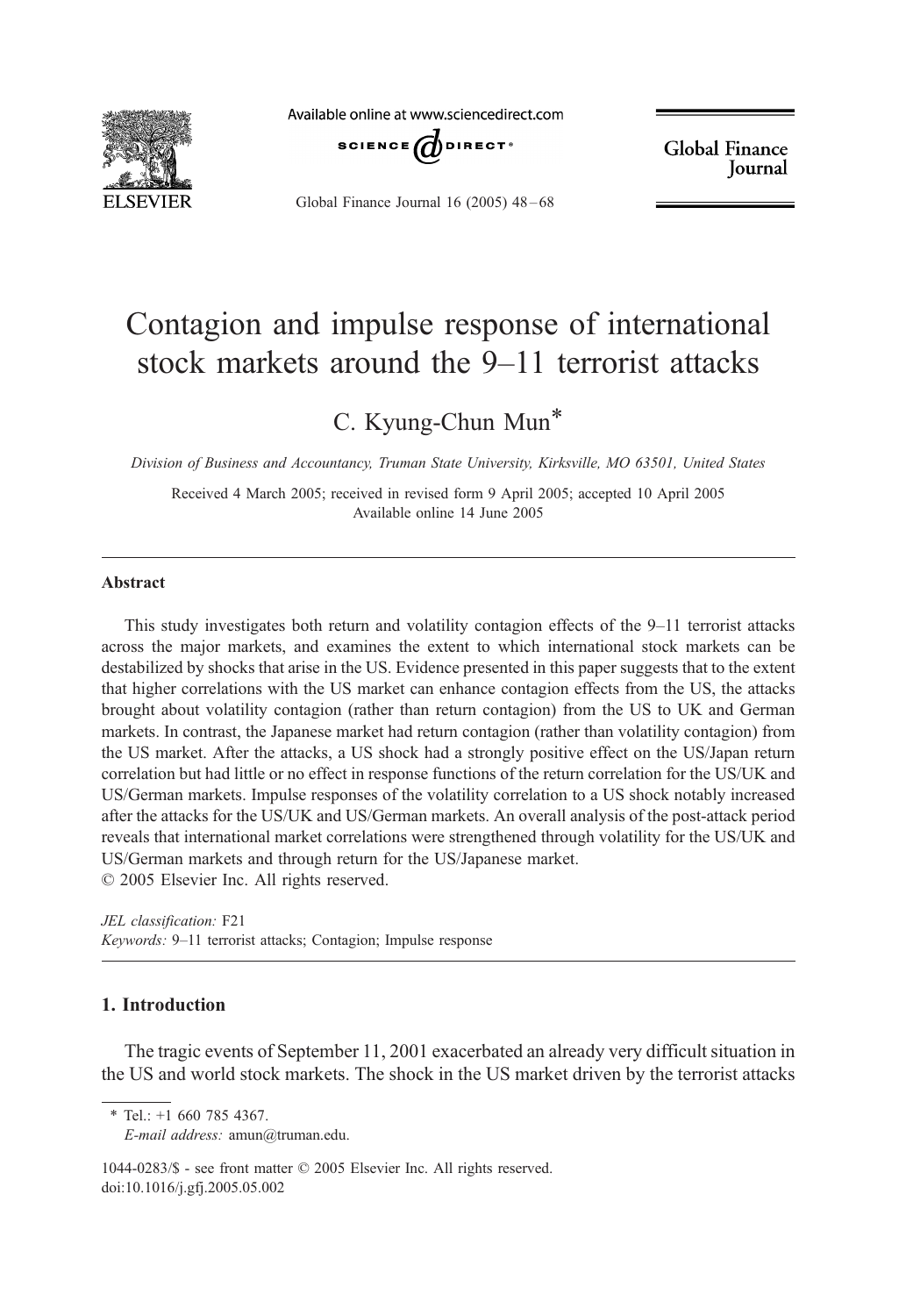| Country   | Period       | Mean of returns $(\% )$ | Standard deviation (%) |
|-----------|--------------|-------------------------|------------------------|
| <b>US</b> |              | $-0.1796$               | 1.6550                 |
|           | 0            | $-5.0468$               | $3.0513*$              |
|           | П            | $-0.1396$               | 1.5350                 |
| UK        |              | $-0.1784$               | 1.4101                 |
|           | $\mathbf{0}$ | $-4.9366$               | 4.0872*                |
|           | П            | $-0.1615$               | 1.5199                 |
| Germany   |              | $-0.2645$               | 1.7621                 |
|           | $\mathbf{0}$ | $-7.1447$               | 5.3320*                |
|           | П            | $-0.2006$               | 2.4053                 |
| Japan     |              | $-0.2195$               | 1.8844                 |
|           | $\mathbf{0}$ | $-5.8326$               | $2.7433*$              |
|           | П            | $-0.0548$               | 1.8437                 |

Table 1 Summary statistics of two-day stock returns

Period I is the time period before the terrorist attacks; period 0 is the date immediately following the attacks; and period II is the time period after the attacks.

\*Indicates the values of conditional volatility obtained from the standard deviation of residuals for which each index return is regressed on constant within a univariate GARCH (1,1) process.

gave rise to a synchronous downturn across nearly all major regions of the world. As seen from Table 1, two-day mean returns immediately following the attacks fell by 5.05% for the S & P 500, 4.94% for the FTSE 100 of the UK, 7.14% for the DAX of Germany, and 5.83% for the TOPIX of Japan. At the same time, the market volatility as measured by standard deviation rose drastically across the markets. Apparently, increased international financial linkages have played an important role in the synchronicity of global market downturns.

Many people have spoken or written about September 11 and its economic consequences. Enough perspectives exist to assess the impact of the attacks on the global economic situation, i.e., weakened consumer and business confidence, worsening financing conditions for emerging market economies, and rising transactions costs, etc.

The attacks, however, have potentially far-reaching implications for stock market behavior and deserve special attention in the finance literature for at least four reasons. First, although there were many incidents that severely affected US stock markets in the past, the 9–11 attacks appeared to be unique in the pattern of US stock market behavior after market crashes.<sup>1</sup> As seen from [Fig. 1,](#page--1-0) while there was a gradual market resilience shortly after the crash for other incidents, the 9–11 attacks caused stock markets to plunge to a prolonged bear market after the attacks due to a long-term decline in consumer and investor confidence.<sup>2</sup>

 $1$  The US stock market crashes for the last three decades as measured by more-than-3% drop in daily S&P 500 market indexes include the Hunt silver crisis of 1980, the Black Monday of 1987, the Iraqi invasion of Kuwait of 1990, the Asian financial crisis of 1997, and the 9–11 terrorist attacks of 2001.

<sup>&</sup>lt;sup>2</sup> One can claim that the prolonged bear market after the  $9-11$  attacks may be attributable to the business cycle rather than the 9–11 attacks. As reported by the NBER's Business Cycle Dating Committee (2003; [http://](http://www.nber.org/cycles) www.nber.org/cycles), a recession began in March 2001 and the economy reached its trough (a turning point) in November 2001, entering a recovery. This observation in the business cycle that the aggregate economic activity has been rising since November 2001 does not seem to be compatible with overall stock market conditions that continued to be bearish for a long period of time even after November 2001. This suggests that a bear market after the 9–11 attacks may not be well explained by the business cycle.